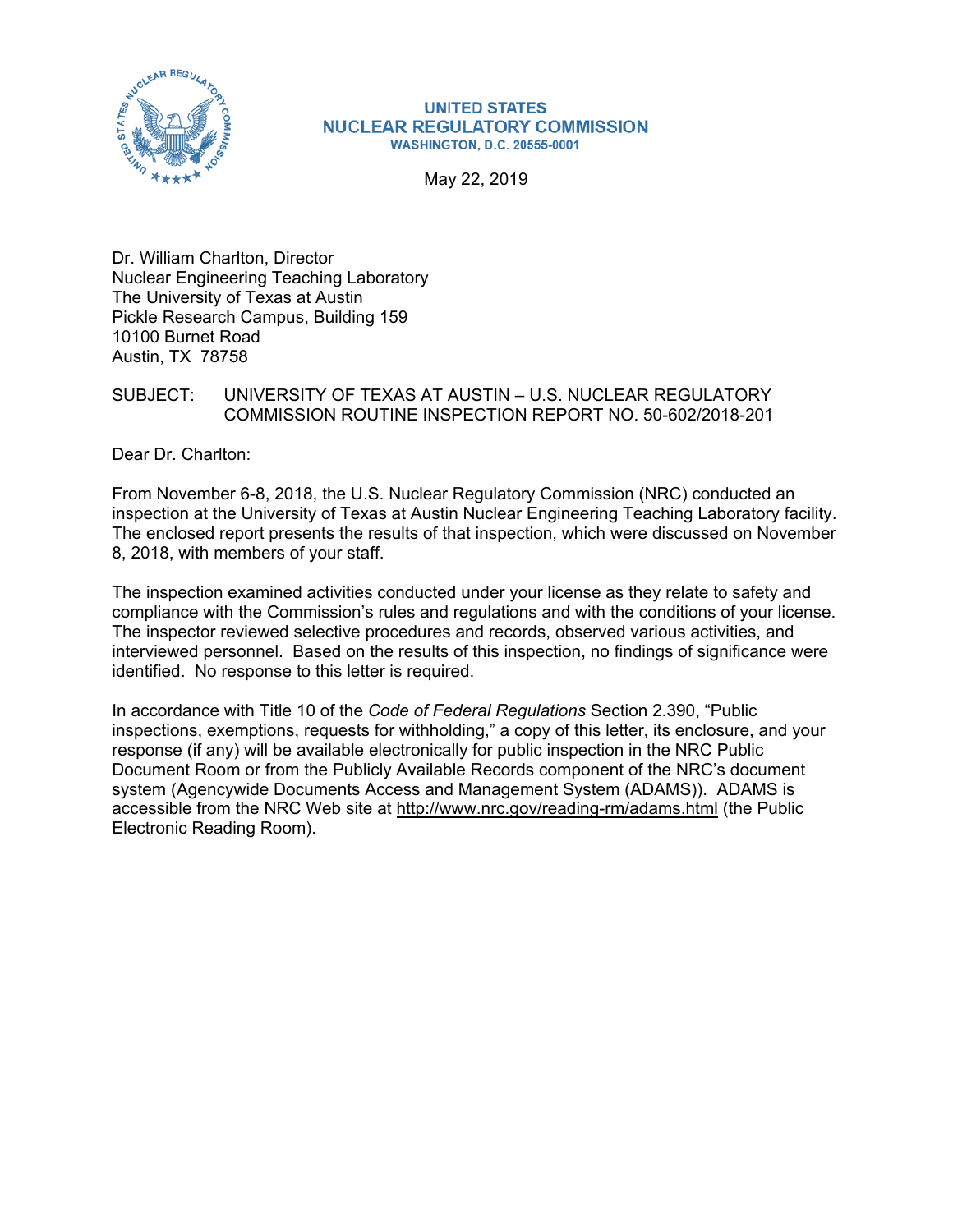Should you have any questions concerning this inspection, please contact Mr. Johnny H. Eads at (301) 415-0136 or by electronic mail at <u>Johnny.Eads@nrc.gov</u>.

Sincerely,

*/RA/* 

Anthony J. Mendiola, Chief Research and Test Reactors Oversight Branch Division of Licensing Projects Office of Nuclear Reactor Regulation

Docket No. 50-602 License No. R-129

Enclosure: As stated

cc: w/enclosure: See next page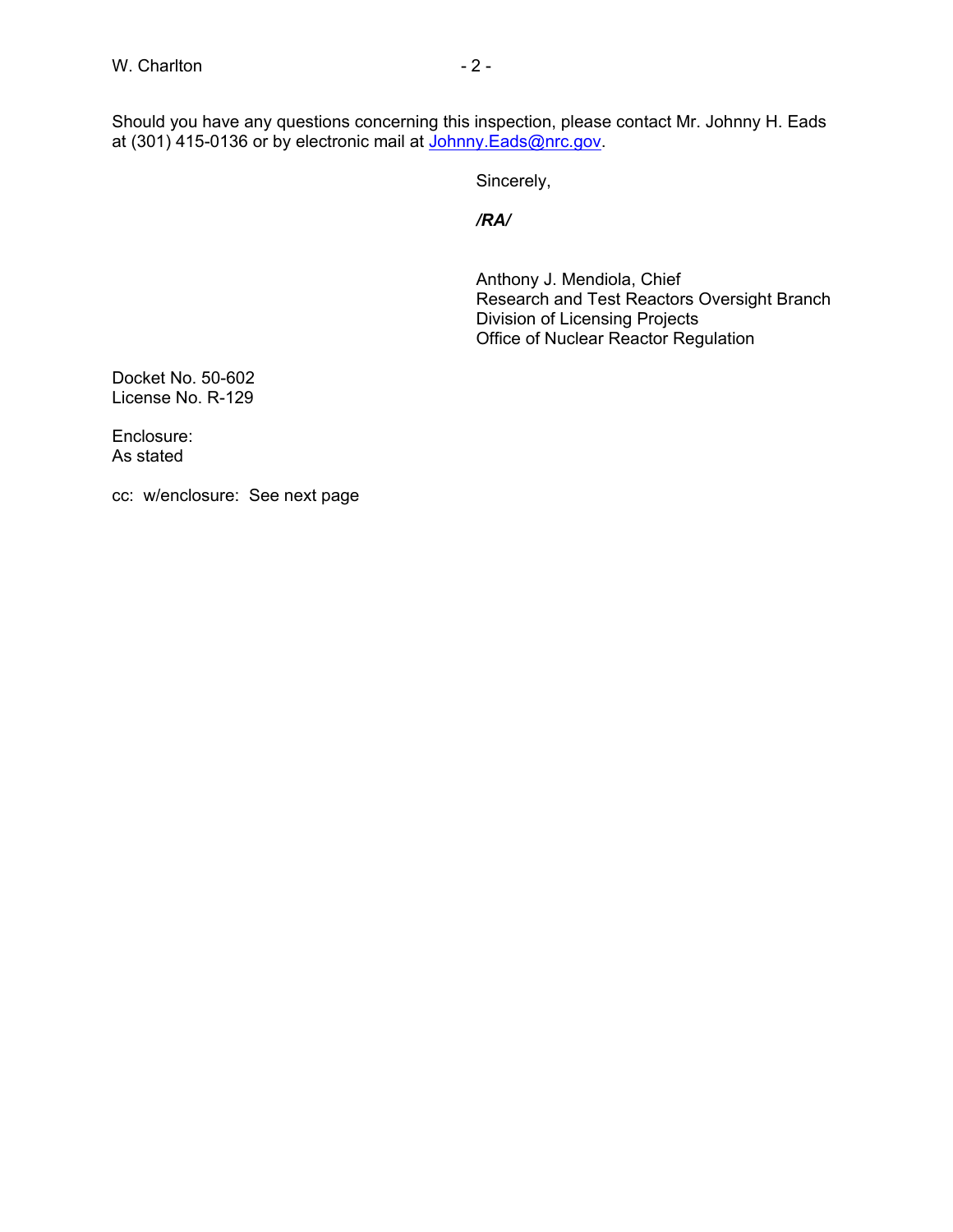University of Texas at Austin Docket No. 50-602

cc:

Bureau of Radiation Control State of Texas 1100 West 49th Street Austin, TX 78756

Dr. Gregory L. Fenves The University of Texas at Austin Office of the President 110 Inner Campus Drive, G3400 Austin, TX 78712-3400

Maurie McInnis Executive Vice President and Provost The University of Texas at Austin 1 University Station, G1000 Austin, TX 78712

DeAnn Walker, Director Office of the Governor Office of Budget and Policy P.O. Box 12428 Austin, TX 78711

Paul Whaley, Associate Director Nuclear Engineering Teaching Laboratory The University of Texas at Austin 10100 Burnet Road, Building 159 Austin, TX 78758

Larry Hall, Reactor Supervisor Nuclear Engineering Teaching Laboratory The University of Texas at Austin 10100 Burnet Road, Building 159 Austin, TX 78758

Test, Research and Training Reactor Newsletter Attention: Amber Johnson Dept of Materials Science and Engineering University of Maryland 4418 Stadium Drive College Park, MD 20742-2115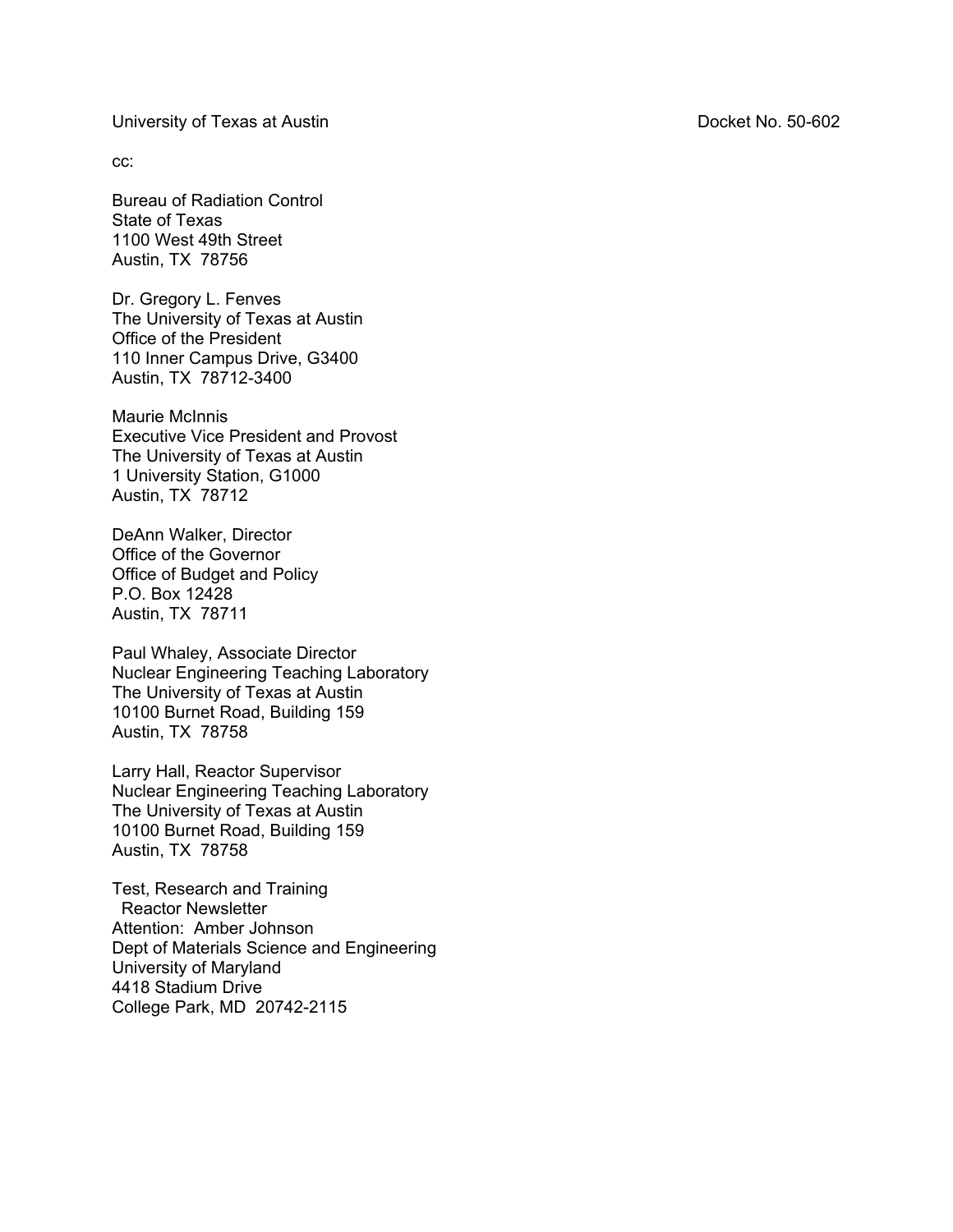SUBJECT: UNIVERSITY OF TEXAS AT AUSTIN – U.S. NUCLEAR REGULATORY COMMISSION ROUTINE INSPECTION REPORT NO. 50-602/2018-201 DATE: MAY 22, 2019

# **DISTRIBUTION**:

| <b>PUBLIC</b>         | PROB r/f       | RidsNrrDlpPrlb |
|-----------------------|----------------|----------------|
| <b>RidsNrrDlpProb</b> | JEads, NRR     | WKennedy, NRR  |
| NParker, NRR          | AMendiola, NRR | JEads, NRR     |
| LTran, NRR            |                |                |

|             | <b>ADAMS Accession No. ML19078A146</b> | *concurred via e-mail | <b>NRC-002</b>  |
|-------------|----------------------------------------|-----------------------|-----------------|
| I OFFICE    | NRR/DLP/PROB/PM*                       | NRR/DLP/PROB/LA*      | NRR/DLP/PROB/BC |
| <b>NAME</b> | JEads                                  | <b>NParker</b>        | AMendiola       |
| <b>DATE</b> | 3/27/2019                              | 3/21/2019             | 5/22/2019       |

**OFFICIAL RECORD COPY**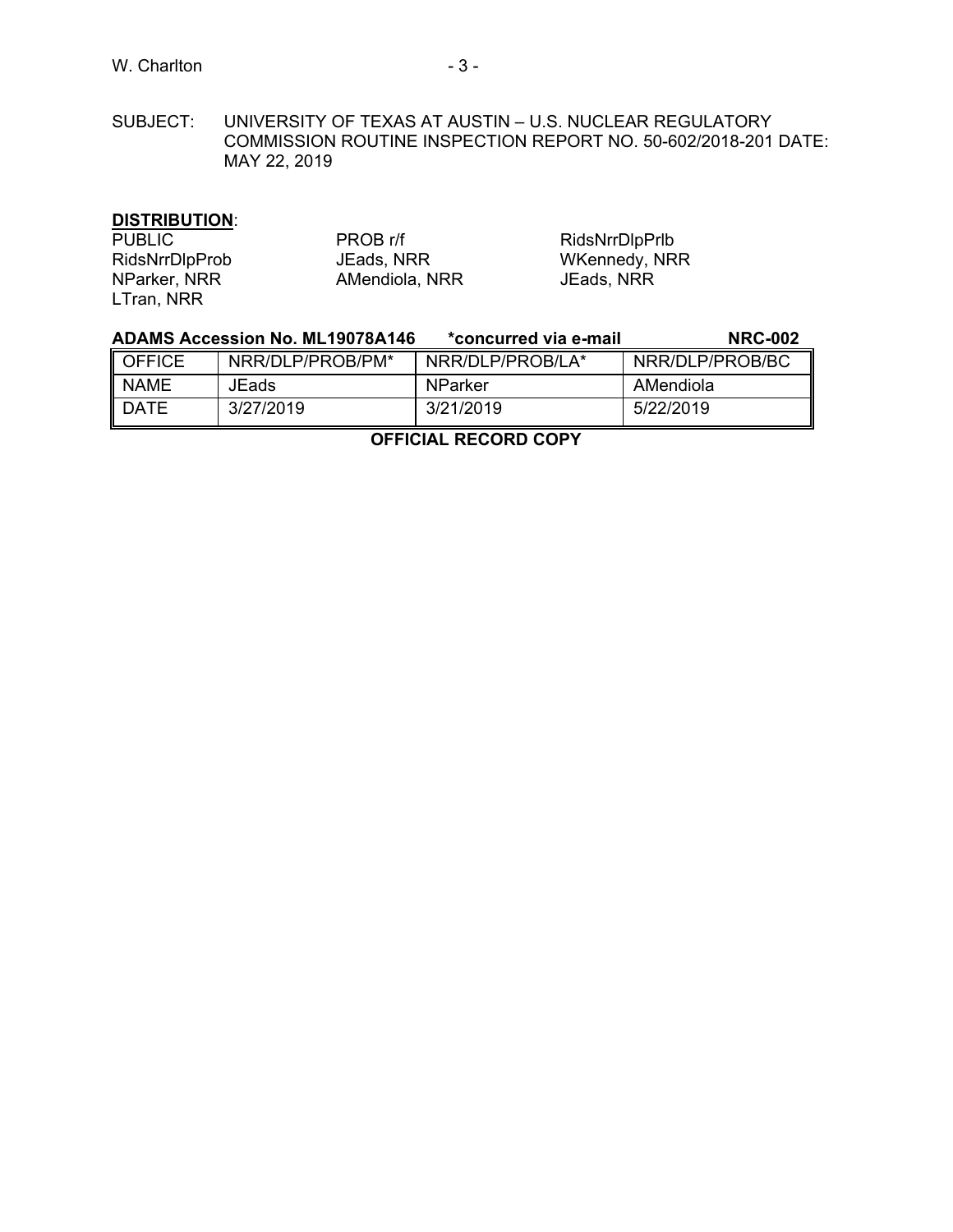### **U.S. NUCLEAR REGULATORY COMMISSION** OFFICE OF NUCLEAR REACTOR REGULATION

| Docket No.:  | 50-602                                                                                                                                              |
|--------------|-----------------------------------------------------------------------------------------------------------------------------------------------------|
| License No∴  | R-129                                                                                                                                               |
| Report No:   | 50-602/2018-201                                                                                                                                     |
| Licensee:    | The University of Texas at Austin                                                                                                                   |
| Facility:    | <b>Nuclear Engineering Teaching Laboratory</b>                                                                                                      |
| Location:    | Austin, TX                                                                                                                                          |
| Dates:       | November 6-8, 2018                                                                                                                                  |
| Inspector:   | <b>Johnny Eads</b>                                                                                                                                  |
| Approved by: | Anthony J. Mendiola, Chief<br>Research and Test Reactors Oversight Branch<br>Division of Licensing Projects<br>Office of Nuclear Reactor Regulation |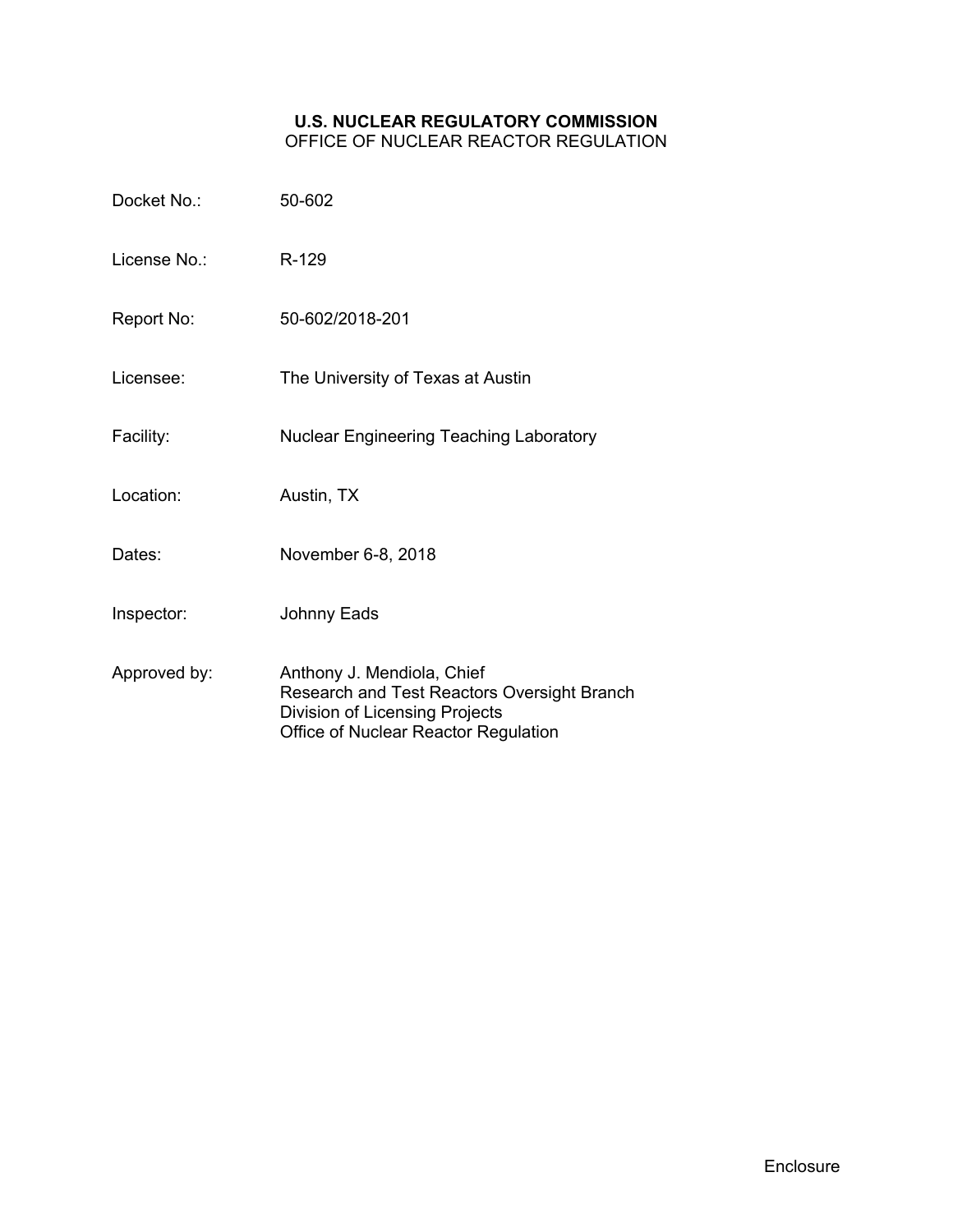# EXECUTIVE SUMMARY

### The University of Texas at Austin Nuclear Engineering Teaching Laboratory NRC Report No. 50-602/2018-201

The primary focus of this routine, announced inspection was the onsite review of selected aspects of the University of Texas at Austin (UTA, or the licensee's) Class II research reactor safety programs including: (1) organization and staffing; (2) operations logs and records; (3) procedures; (4) requalification training; (5) surveillance and limiting conditions for operation (LCO); (6) experiments; (7) health physics; (8) design changes; (9) committees, audits and reviews; (10) emergency planning; (11) maintenance logs and records; (12) fuel handling logs and records; and (13) transportation of radioactive materials procedures. The licensee's programs were acceptably directed toward the protection of public health and safety, and in compliance with the U.S. Nuclear Regulatory Commission (NRC) requirements.

### Organization and staffing

• Organizational structure and staffing were consistent with technical specification (TS) requirements.

### Operations Logs and Records

• Operations Logs and records were maintained in accordance with procedures and TSs.

#### Procedures

• The program for changing, controlling, and implementing facility procedures was acceptably maintained as required by the TSs and the applicable procedures.

#### Requalification Training

• Operator requalification was conducted as required by the Operator Requalification Plan

#### Surveillance and Limiting Conditions for Operation

- The inspector found that the surveillance program and supporting procedures met TS requirements.
- Operations met the TS LCO and surveillance requirements.

#### **Experiments**

Experiments were reviewed and approved as required by TS.

#### Health Physics

• Surveys were being completed and documented as required.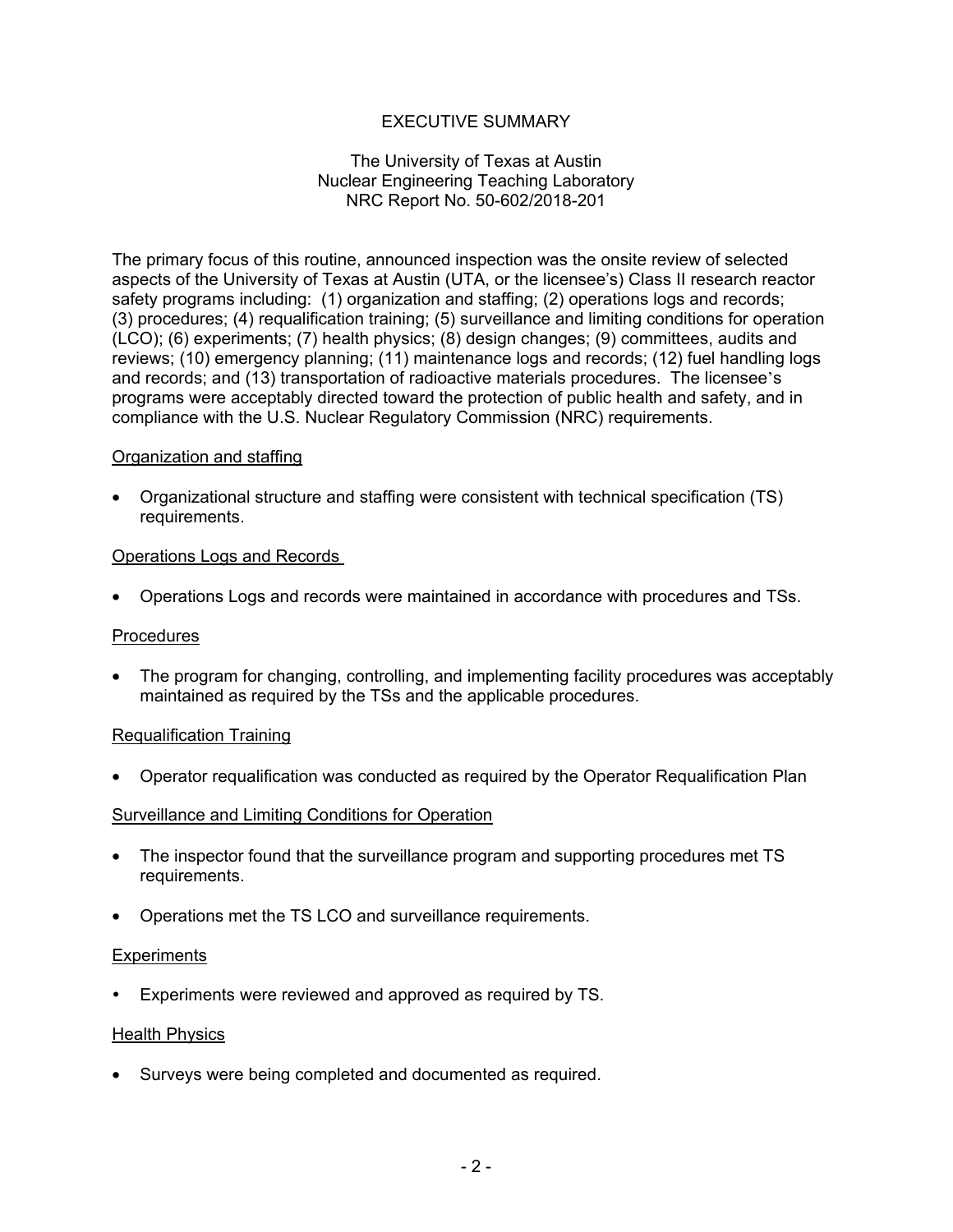- Postings met regulatory requirements.
- Personnel dosimetry was being worn and recorded doses were within the NRC's regulatory limits.
- Radiation monitoring equipment was being maintained and calibrated as required.
- The radiation protection program satisfied regulatory requirements.
- The radiation protection training program was being administered as required.
- Environmental monitoring satisfied license and regulatory requirements.

### Design Changes

• The review, evaluation, and documentation of changes to the facility satisfied the NRC requirements.

### Committee Audits and Reviews

• The review and audit program was being conducted acceptably as stipulated in TS.

## Emergency Planning

 The emergency preparedness program was conducted in accordance with the emergency plan (EP).

#### Maintenance Logs and Records

• Maintenance logs, records, reviews, and performance satisfied TS and procedure requirements.

#### Fuel Handling Logs and Records

 Fuel handling and inspection activities were completed and documented as required by TS and facility procedures.

## Transportation of Radioactive Materials

• The program for shipping radioactive material satisfied regulatory requirements.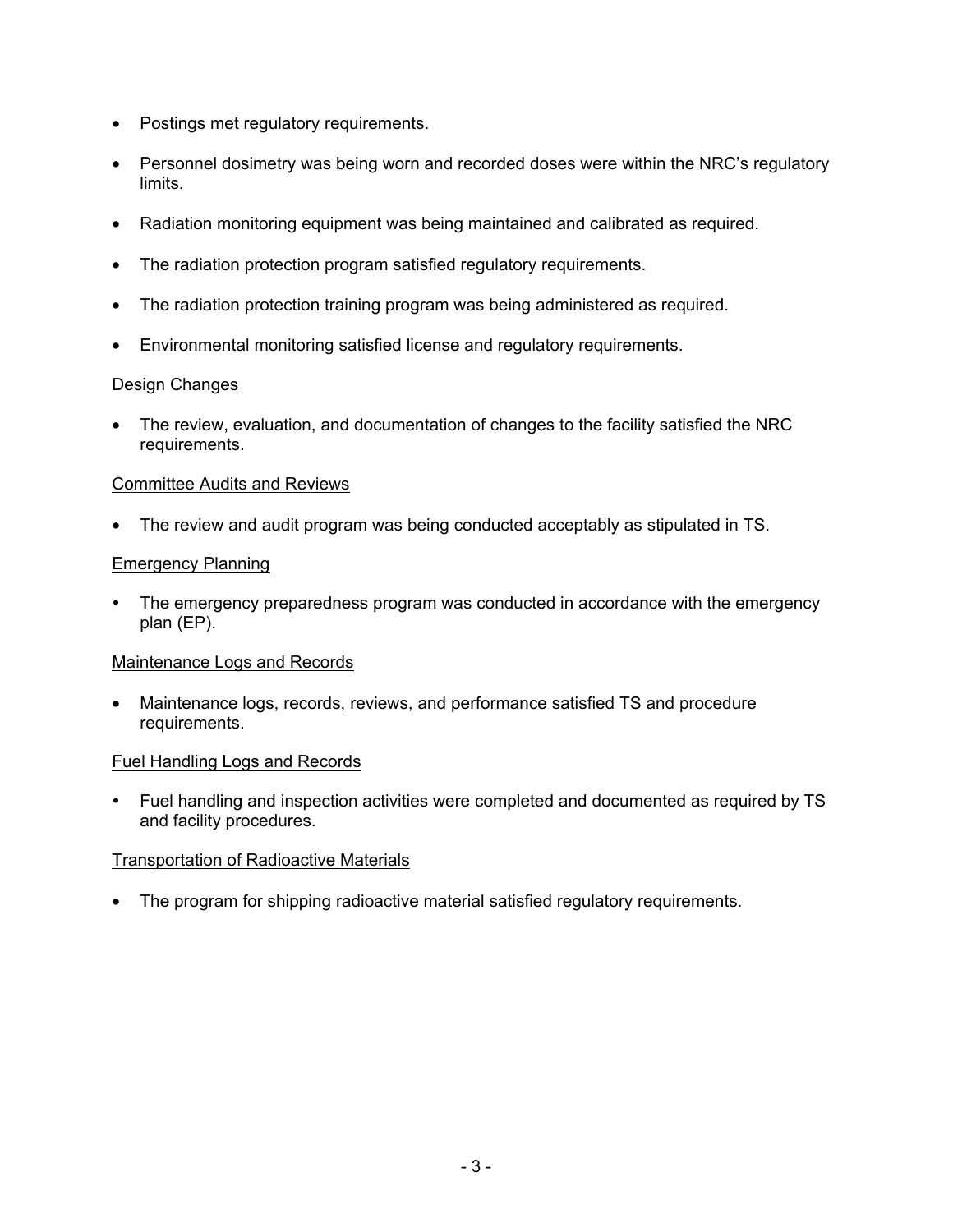# REPORT DETAILS

## **Summary of Facility Status**

The UTA's 1.1 megawatt TRIGA (Training, Research, Isotopes, General Atomics) Mark II research reactor continued routine operations. The reactor was operated in support of laboratory experiments, maintenance and surveillance testing, and operator training. During the inspection, the reactor was operated to support laboratory experiments and operator training.

### **1. Organization and Staffing**

#### a. Inspection Scope (Inspection Procedure (IP) 69001)

The inspector reviewed the following regarding the licensee's organizational structure and staffing to ensure that the requirements of Sections 6.1 and 6.6.1 of licensee's TSs were being met:

- Management responsibilities and administrative controls
- The UTA Nuclear Engineering Teaching Laboratory (NETL) organizational structure and staffing
- The UTA, NETL 2017 Annual Report, submitted March 7, 2018

### b. Observations and Findings

Through records review and interviews with licensee personnel, the inspector noted that the health physics organizational structure had not changed since the last NRC inspection in this area. However, a new NETL Director and new Reactor Manager have been added. The reactor NETL health physics staff was comprised of the Reactor Health Physicist and several part-time Health Physics technicians. Organization, structure, responsibilities, and staffing were as required by TS Section 6.1. Through review of various records and discussions with personnel, the inspector determined that the NETL staff satisfied the TS requirements and conformed to those outlined in American National Standards Institute/American Nuclear Society-15.4-2016, "Selection and Training of Personnel for Research Reactors."

Operations staff members performed some of the health physics functions at the reactor. Coordination of health physics activities between the two groups was acceptable. It was also noted that UTA campus radiation protection technical staff personnel provided additional support to the reactor as needed. The campus Radiation Safety Officer was a member of the UTA Reactor Oversight Committee (ROC).

c. Conclusion

The licensee's organization and staffing were in compliance with the requirements specified in TS Section 6.1. The operations log and associated records confirmed that shift staffing met the minimum requirements for duty and on call personnel.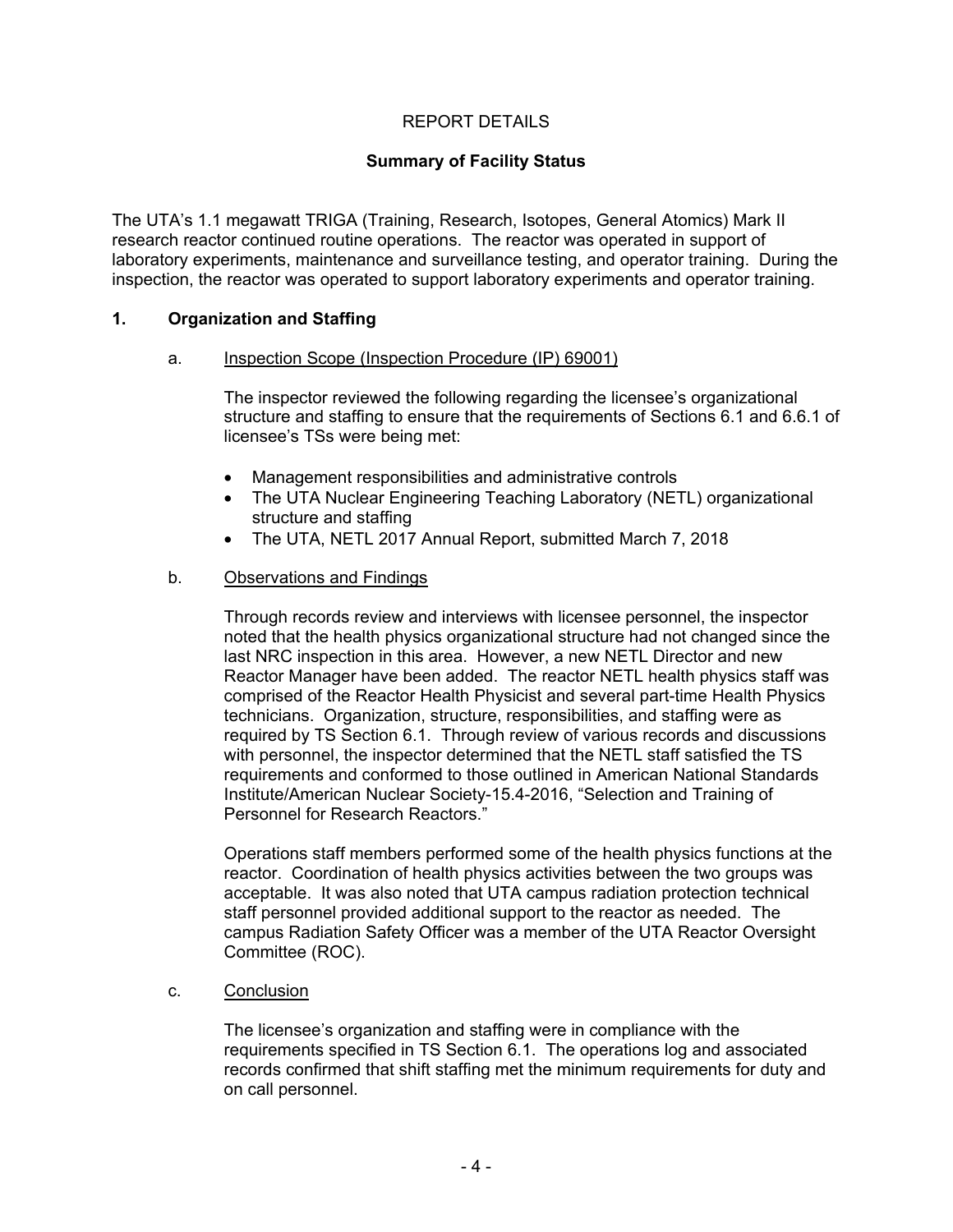# **2. Operations Logs and Records**

### a. Inspection Scope (IP 69001)

The inspector reviewed selected aspects of the following to verify operation of the reactor in accordance with TS Sections 3.0 through 5.0 and TS Section 6.1.3:

- TS through Amendment 4, dated May 10, 2001
- Selected monthly checklists for 2017 through the present
- Selected prestart check sheets for 2017 through the present
- Selected UTA-TRIGA instrumentation and control system (ICS) console operation log sheets for 2017 and 2018
- Selected startup-shutdown check sheets and the associated experiment startup-shutdown check sheets and heat exchanger startup-shutdown check sheets for 2017 through the present
- Scram log sheets and startup reactivity calculation records from January 2017 to the present
- NETL Operation Procedure, OPER-1, "Startup Shutdown Checks," Version 1.00, approved April 3, 2002
- NETL Operation Procedure, OPER-2, "Reactor Startup and Shutdown," Version 1.00, approved April 3, 2002
- NETL Operation Procedure, OPER-3, "Reactor Operation Modes," Version 1.00, approved April 12, 2002
- The UTA, NETL,2017 Annual Report, submitted March 7, 2018

## b. Observations and Findings

The inspector reviewed selected operations records from January 2017 through the present. These records included daily startup-shutdown checklists, log sheets, experiment startup and shutdown checklists, weekly checklists, monthly checklists, and other associated forms. Information on the operational status of the facility was recorded accurately on the log sheets and/or the checklists as required by procedure. The inspector observed a reactor startup to 100 kilowatt.

Through interviews with operators and review of logs and records, the inspector confirmed that shift staffing met the minimum requirements for duty and on-call personnel as required by TS Section 6.1.3. This was noted on the log sheets by listing the names of the individuals designated as the reactor operator (RO) and the senior reactor operator (SRO).

c. Conclusion

The licensee's record keeping program conformed to TS requirements.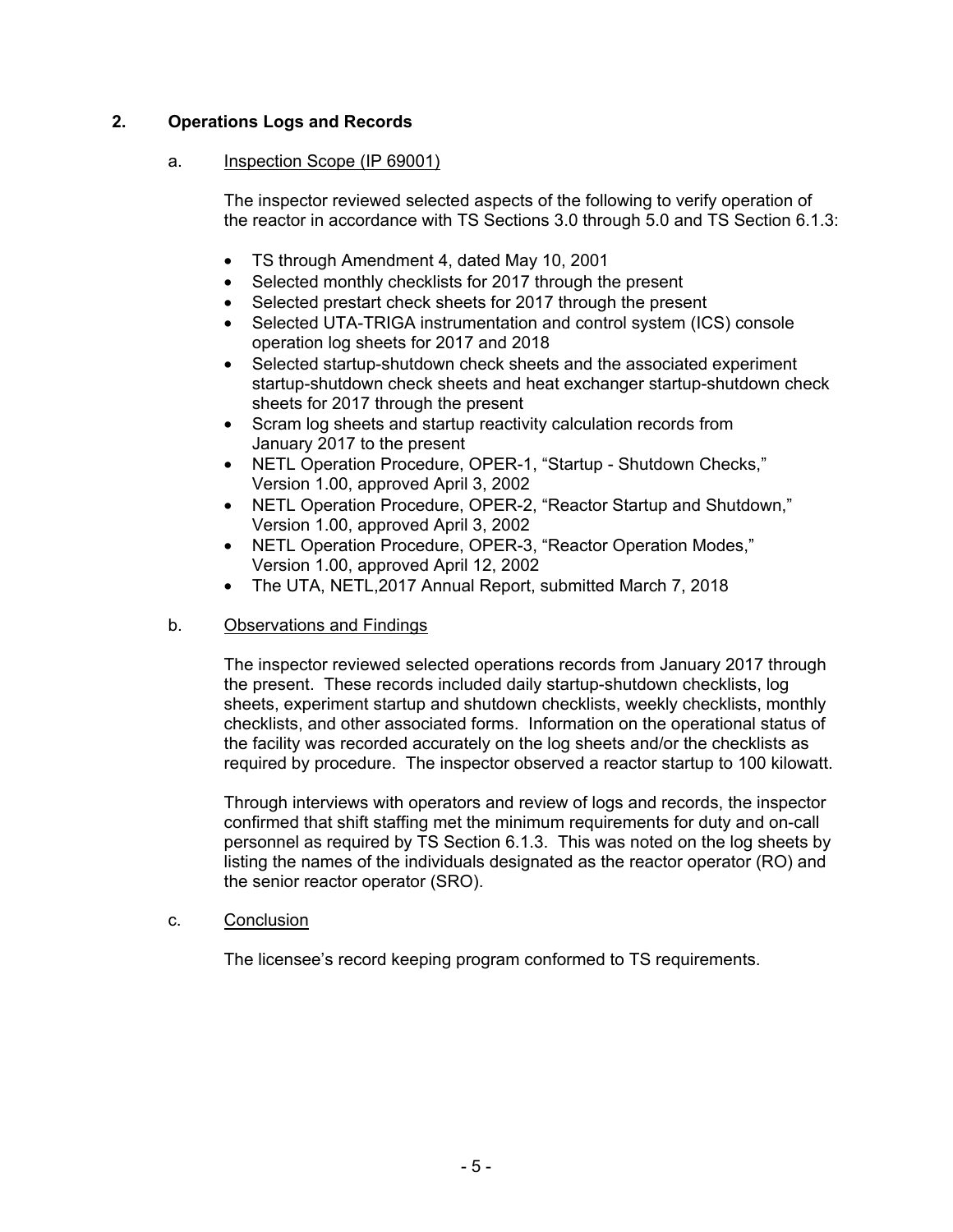# **3. Procedures**

### Inspection Scope (IP 69001)

- a. The inspector reviewed selected aspects of the following to verify compliance with TS Sections 6.3 and 6.4 requirements:
	- Procedural implementation
	- Records of changes to NETL procedures
	- Records of UTA ROC review and approval
	- Administrative controls documented in NETL Procedure No. ADMN-1, "NETL Procedure Control," Version 3.00, approval dated April 14, 2010
	- Selected NETL Procedures dealing with operations, maintenance, surveillance, administrative controls, fuel movement, and radiation protection
- b. Observations and Findings

Procedures were available for those tasks and items required by TS Sections 6.3 and 6.4. The licensee controlled minor and significant changes to procedures, and the associated review and approval processes, by use of administrative procedures. The procedures reviewed by the inspector had been reviewed and approved by the NETL Facility Director and the ROC as required.

Training of personnel on procedures and any changes to procedures was acceptable. Through observation of various activities during the week, the inspector determined that licensee personnel used and followed facility procedures as required. Procedural compliance was acceptable.

c. Conclusion

The licensee was maintaining and implementing written procedures in accordance with TS requirements.

## **4. Requalification Training**

a. Inspection Scope (IP 69001)

To determine that operator requalification activities and training were conducted as required by the UTA-TRIGA requalification plan and that medical requirements were met, the inspector reviewed:

- Active license status of all current ROs and SROs
- Medical examination records for selected operators
- Training lectures and records for the training cycle (2017–2018)
- UTA-TRIGA Requalification Plan, Revision 1, dated November 1990
- Written examinations given during 2017
- Logs and records of reactivity manipulations for the requalification cycle (2017–2018)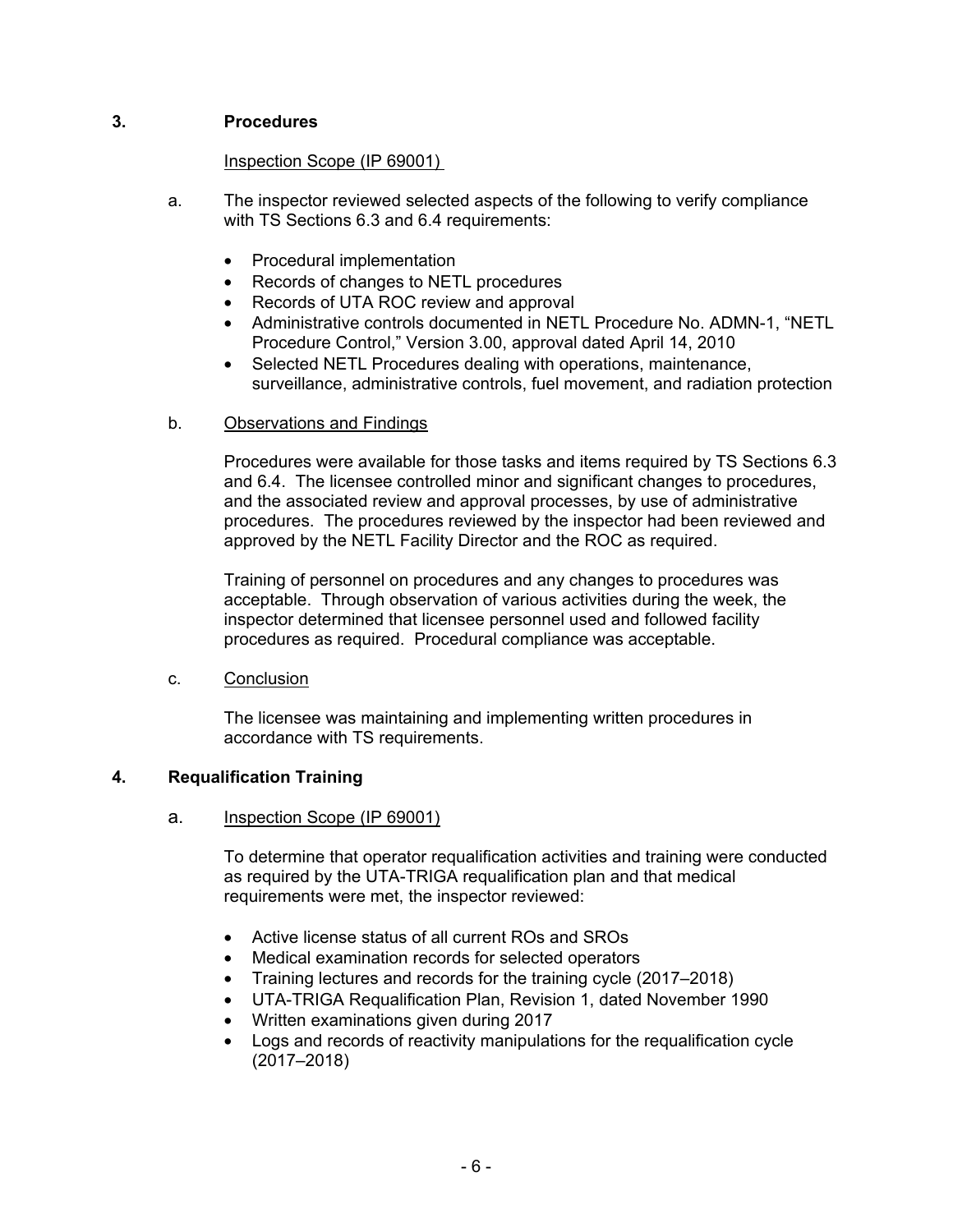• NETL Administrative Procedure, ADMN-3, "Procedures for Personnel and Operator Qualifications," Revision 0, approved January 31, 1992

# b. Observations and Findings

There were two licensed SROs and five licensed ROs at the facility. A review of all of the operators' licenses showed that they were current.

A review of the logs and records showed that training was being conducted in accordance with the licensee's requalification and training program. Records of quarterly reactor operations, reactivity manipulations, and operator activities indicating operator proficiency were being maintained. Documentation indicating the completion of semiannual change and procedure reviews by the operators and annual supervisory evaluations of the operators were also maintained. Annual written examinations were being completed as required or credit was taken by the licensee for the licensed operator exams administered by the NRC to satisfy the requalification cycle exam requirements when applicable. The inspector verified that operators were receiving the required biennial medical examinations as well.

# c. Conclusion

Operator requalification was conducted as required by the Requalification Program and the NRC regulations.

## **5. Surveillance and Limiting Conditions for Operation**

## a. Inspection Scope (IP 69001)

To determine that maintenance and surveillance activities and calibrations were being completed as required by TS Sections 3.0 and 4.0, the inspector reviewed:

- TSs through Amendment 4, dated May 10, 2001
- System maintenance log for 2017 through the present
- Weekly-monthly surveillance log for 2017 through the present
- Selected UTA-TRIGA ICS console operation log sheets from January 2017 through the present
- The UTA, NETL 2017 Annual Report, submitted March 7, 2018

## b. Observations and Findings

The inspector reviewed selected surveillance procedures and records including the weekly-monthly surveillance log. The inspector determined that selected weekly, monthly, semiannual, and annual checks, tests, and/or calibrations for TSs required surveillances were completed as stipulated. The tests and calibrations reviewed were completed on schedule and in accordance with licensee procedures. The appropriate records and logs reviewed were being maintained as required.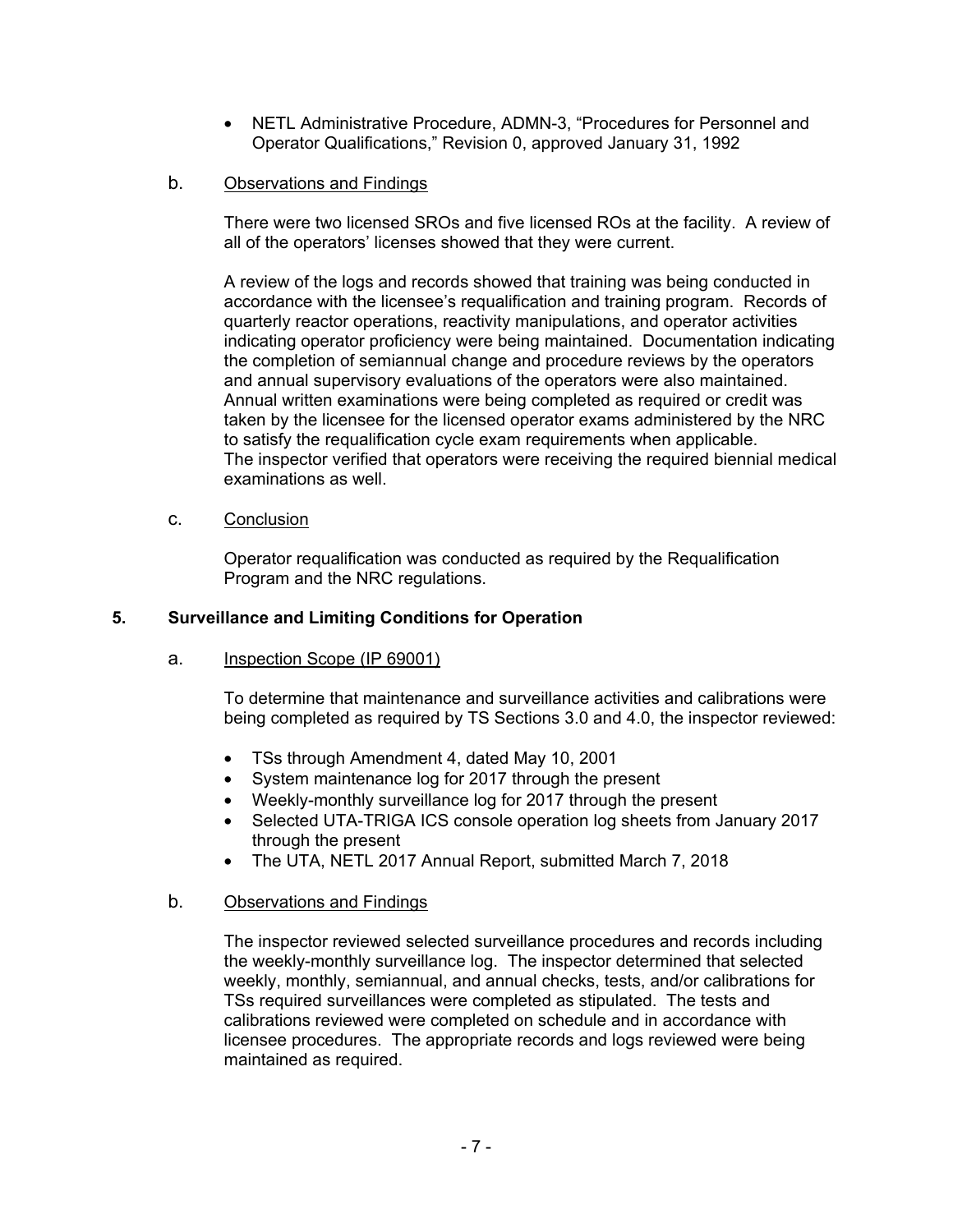## c. Conclusion

The LCO and surveillances required by the TS were being properly implemented.

### **6. Experiments**

### a. Inspection Scope (IP 69001)

In order to verify that experiments were being reviewed, approved, and conducted within the guidelines specified in TS Sections 3.4, 4.4, and 6.4, the inspector reviewed:

- UTA-TRIGA ICS console operation log sheets from 2017 through the present
- Selected experiment authorization forms documenting the experiments as routine or special experiments and as Class A or B
- Selected operation request forms for 2017 through the present
- NETL Administrative Procedure, ADMN-6, "Authorization of Experiments," Revision 1, approved January 15, 1993
- NETL Fuel Procedure, FUEL-2, "Movement of Experiments," Revision 0, approved July 30, 1991
- The UTA, NETL 2017 Annual Report, submitted March 7, 2018

### b. Observations and Findings

Through discussions with licensee personnel and records review, the inspector determined that there had been two new experiments proposed since the last inspection. The inspector noted that the majority of the experiments conducted at the facility were well-established procedures that had been in place for several years. These were generally the type of experiments known as routine experiments and were authorized for repeat applications. A few experiments were specified as special experiments and were those that were typically authorized for one particular application. The current experiments were also classified as either Class A or Class B experiments. Class A experiments were those that were required to be conducted or supervised by a SRO. Class B experiments were those of less significance or hazard and required the presence of a RO with a SRO available as needed.

The inspector verified that the experiments in use at the facility had been reviewed and approved by the facility's ROC. It was also noted that all the experiments had been analyzed to provide such information as physical effects, including reactivity, thermal hydraulic potential, and mechanical stress, as well as a material evaluation, including radioactivity and material hazards.

The inspector noted that experiments and typical sample loading data were documented on operation request and material evaluation forms, experiment startup/shutdown check forms, UTA-TRIGA ICS console operation log forms, and 3-L irradiation facility forms. The sample unloading and radiological results were typically documented on central thimble facility forms, rotating sample rack loading forms, 3-L irradiation facility forms, and sample (in-core) forms as required. The records and forms were subsequently forwarded to the facility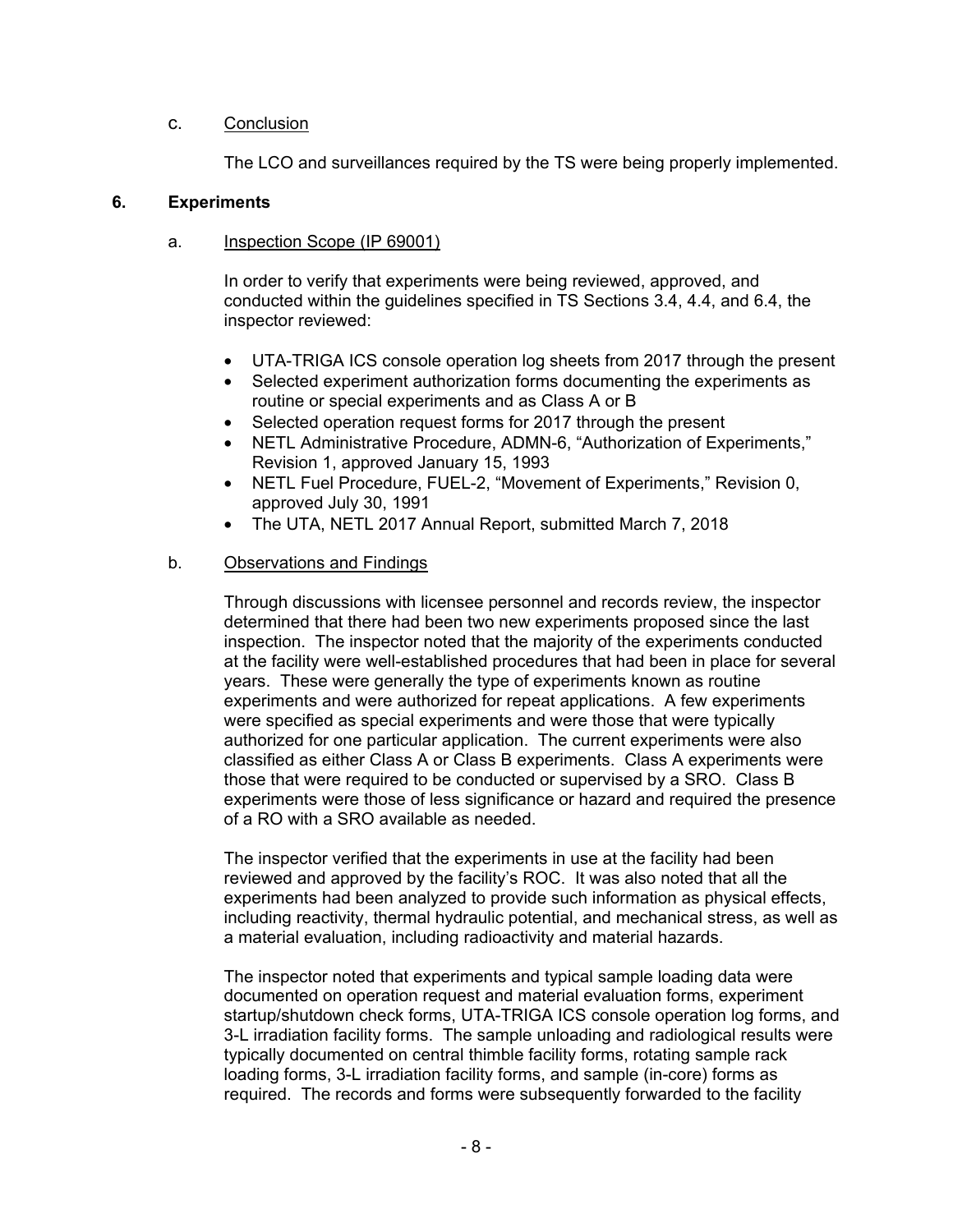administrative assistant for billing purposes and then filed as required by procedure.

### c. Conclusion

Experiments were reviewed and performed in accordance with TS requirements and the licensee's written procedures.

## **7. Health Physics**

### a. Inspection Scope (IP 69001)

The inspector reviewed selected aspects of the following to verify compliance with Title 10 of the *Code of Federal Regulations* 10 CFR Part 19, "Notices, Instructions and Reports to Workers: Inspection and Investigations, 10 CFR Part 20, "Standards for Protection against Radiation," and TS Sections 3.3.3, 4.3.3, and 6.6.1:

- Dosimetry/exposure records for 2017 through the present
- As Low As Reasonably Achievable (ALARA) reviews to date
- Radiological barriers, signs, and posting in various areas of the facility
- NETL Procedure No. ADMN-4, "Radiation Protection Program," Revision v.2.0, approval dated January 23, 2013
- NETL environmental monitoring program for 2017 and 2018
- Environmental monitoring release records for 2017 and 2018
- The UTA, NETL 2017 Annual Report, submitted March 7, 2018

## b. Observations and Findings

Copies of current notices to workers were posted in appropriate areas in the facility. Radiological signs and survey maps were typically posted at the entrances to controlled areas. Caution signs, postings, and controls for radiation areas were as required in 10 CFR Part 20. Licensee personnel observed the precautions for access to radiation and other controlled areas.

The licensee used optically-stimulated luminescent dosimeters for whole body monitoring with a component to measure neutron radiation, and thermoluminescent finger ring dosimetry for extremity monitoring. Dosimetry was issued to staff and visitors as outlined in licensee procedures and the requirements of 10 CFR 20.1502, "Conditions requiring individual monitoring of external and internal occupational dose." The dosimetry was supplied and processed by a National Voluntary Laboratory Accreditation Program accredited vendor. Through direct observation, the inspector determined that dosimetry was acceptably used by facility personnel and exit-frisking practices were in accordance with radiation protection requirements.

An examination of dosimetry results indicating radiological exposures at the facility for the past 2 years showed that the highest occupational doses, as well as doses to the public, were within 10 CFR Part 20 limitations. The licensee's Radiation Protection and ALARA programs were established and described in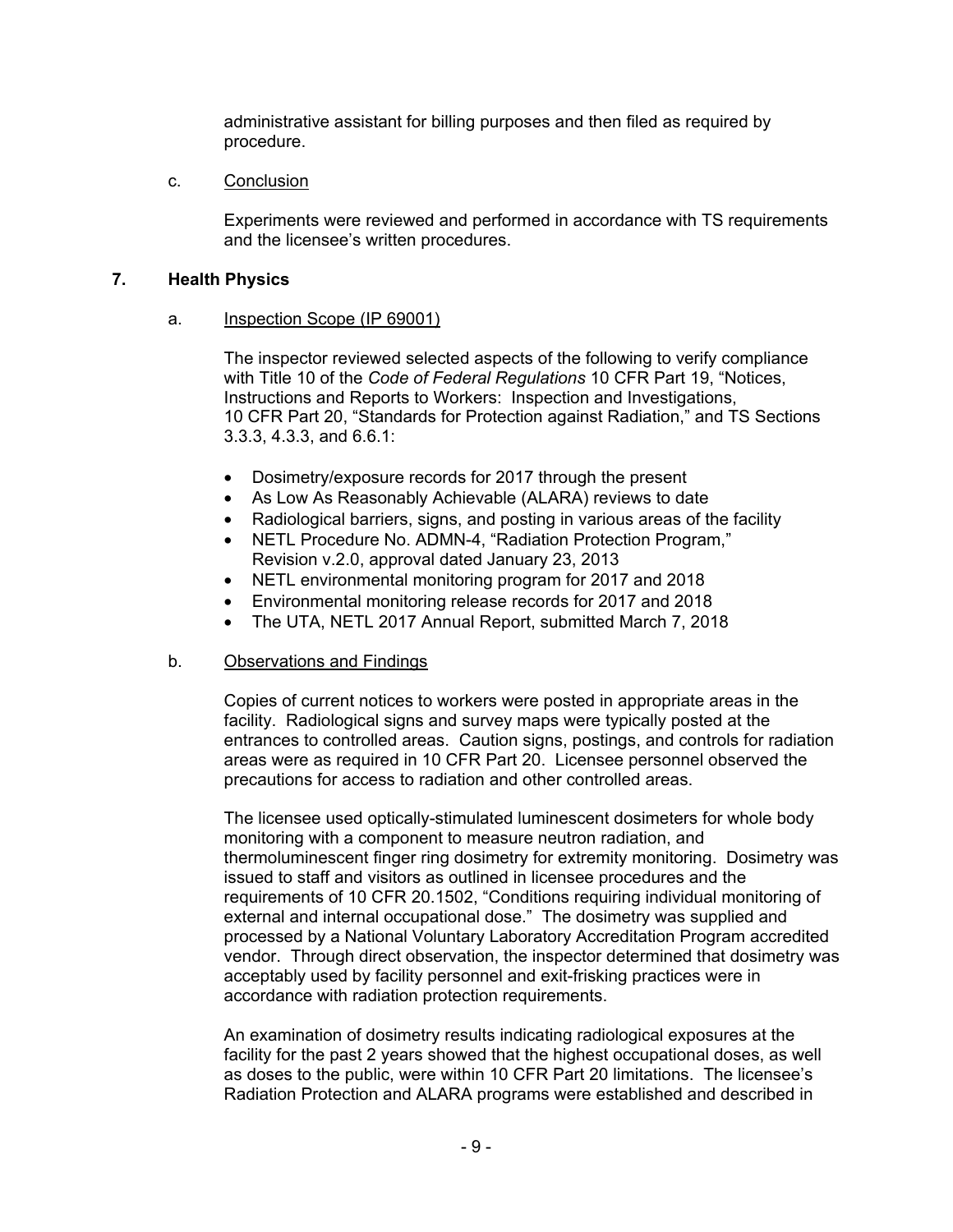two NETL procedures, Procedure Nos. ADMN-4 and HP00-3. These procedures contain instructions concerning organization, training, monitoring, personnel responsibilities, audits, record keeping, and reports. The programs, as established, appeared to be acceptable. The inspector determined that the licensee reviewed the radiation protection program in 2017.

The inspector reviewed the radiation worker training given to NETL facility faculty, staff members, students and student assistants. The licensee indicated that initial training was given when an individual first arrived at the facility and refresher training was given every 2 years thereafter. Training records showed that personnel were acceptably trained in radiation protection practices. The inspector verified that the training received was in compliance with 10 CFR Part 19 and that the training program was acceptable.

The inspector reviewed selected weekly, monthly, quarterly, and other periodic radiation and/or contamination survey records for 2017 and 2018 and verified that Health Physics staff completed the surveys for this time period.

The inspector reviewed instrumentation calibration records, which indicated that licensee staff typically completed the calibration of portable survey meters, although some instruments were shipped to vendors for calibration.

The program for the monitoring, storage, and release of radioactive liquid and gas met 10 CFR Part 20 requirements. The licensee appropriately monitored gaseous releases and the results were used to calculate the total activity released using a facility procedure. Records showed that gaseous releases were well within the annual dose constraint stipulated in 10 CFR 20.1101(d) and the 10 CFR Part 20, Appendix B concentrations, as well as TS 3.3.3 limits. There was one liquid radwaste discharge and one solid radwaste shipment made in 2017. All processed within regulatory requirements.

The results of the six dosimeters placed around the facility to monitor potential dose to the public were processed and the results reviewed by the inspector. The results demonstrated that the licensee was in compliance with 10 CFR Part 20 limits.

#### c. Conclusion

The inspector verified that the licensee's radiation protection program was effective in minimizing radiation doses to individuals through training, notices to workers, radiation monitoring and surveys, and calibrated equipment. The program met regulatory requirements. Effluent releases, effluent monitoring, and environmental monitoring satisfied license and regulatory requirements.

## **8. Design Changes**

#### a. Inspection Scope (IP 69001)

In order to verify that any modifications to the facility were consistent with 10 CFR 50.59, "Changes, tests and experiments," the inspector reviewed selected aspects of: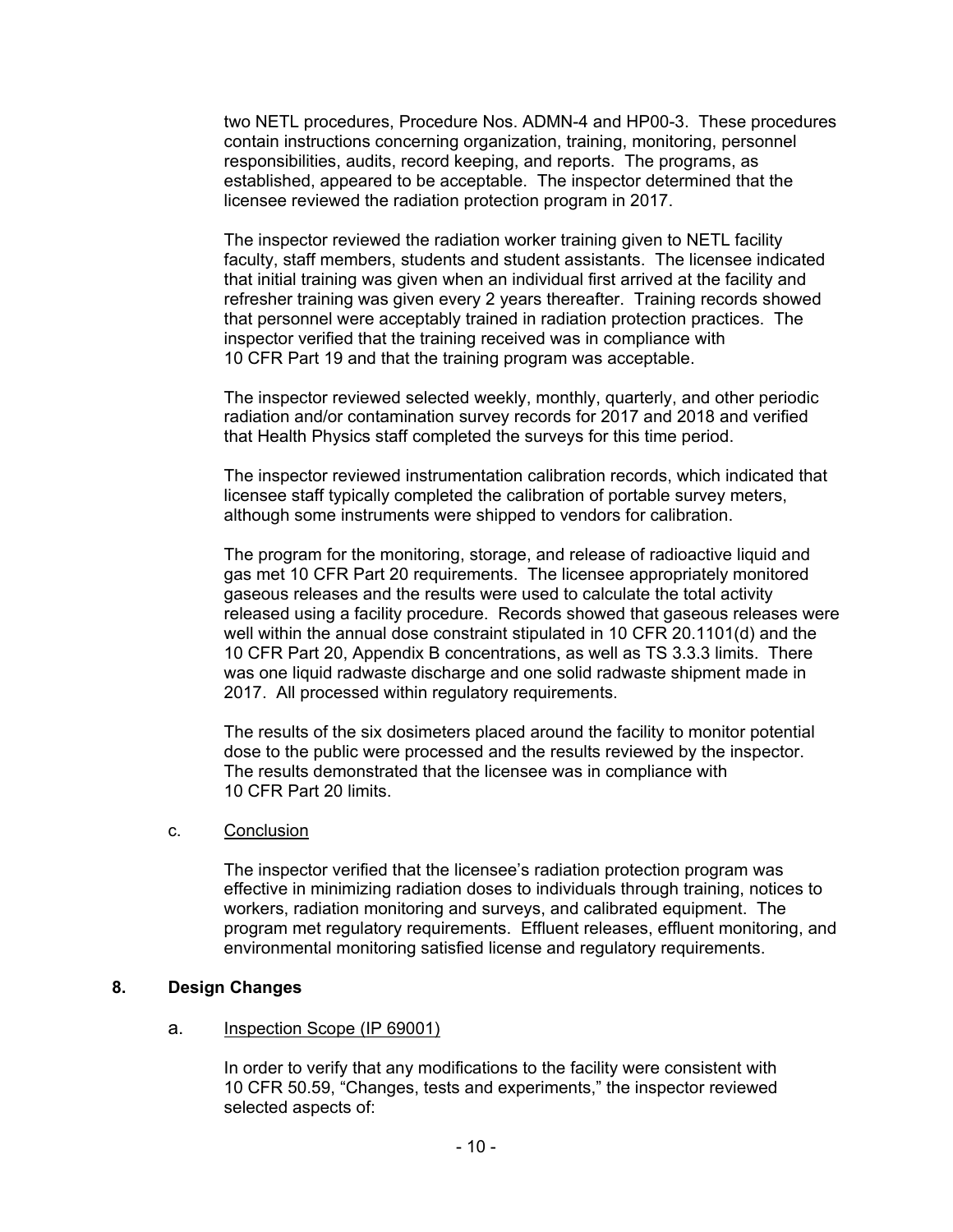- The UTA ROC meeting minutes and records for January 2017 through the present
- "Reactor Oversight Committee Charter," charter reviewed and reaffirmed October 22, 2007
- NETL Procedure No. ADMN-1, "NETL Procedure Control," Version 3, approval dated April 14, 2010
- NETL Procedure No. ADMN-2, "Procedures for Design Features and Quality Assurance," Revision 1, approval dated January 31, 1992
- The UTA, NETL 2017 Annual Report, submitted March 7, 2018

# b. Observations and Findings

Through review of applicable records and interviews with licensee personnel, the inspector determined that during 2017 and to date in 2018, various changes had been initiated and/or completed at the facility. Evaluations of the changes were completed and a safety analysis was performed if needed. The inspector verified that the changes had been evaluated using the licensee's 10 CFR 50.59 review process outlined in NETL Procedure Nos. ADMN-1 and ADMN-2. The licensee's evaluations were then reviewed and approved by the UTA ROC if needed. It was noted that none of the changes required a full 10 CFR 50.59 evaluation and none required NRC approval prior to implementation.

# c. Conclusion

Records indicated that changes at the facility were acceptably reviewed in accordance with 10 CFR 50.59 and applicable licensee administrative controls.

# **9. Committees, Audits and Reviews**

# a. Inspection Scope (IP 69001)

In order to ensure that the audits and reviews stipulated in the requirements of TS Section 6.2 were being completed the inspector reviewed the following:

- Responses from the licensee to safety reviews and audits
- UTA ROC meeting minutes and records for January 2017 through the present
- "Reactor Oversight Committee Charter," charter reviewed and reaffirmed October 22, 2007
- NETL Procedure No. ADMN-1, "NETL Procedure Control," Version 3, approval dated April 14, 2010, NETL Procedure No. ADMN-2, "Procedures for Design Features and Quality Assurance," Revision 1, approval dated January 31, 1992
- The UTA, NETL 2017 Annual Report, submitted March 7, 2018
- b. Observations and Findings

The UTA ROC meeting minutes and records from January 2017 through the present were reviewed. The committee was meeting at the required frequency and a quorum was present at each meeting. The inspector verified that the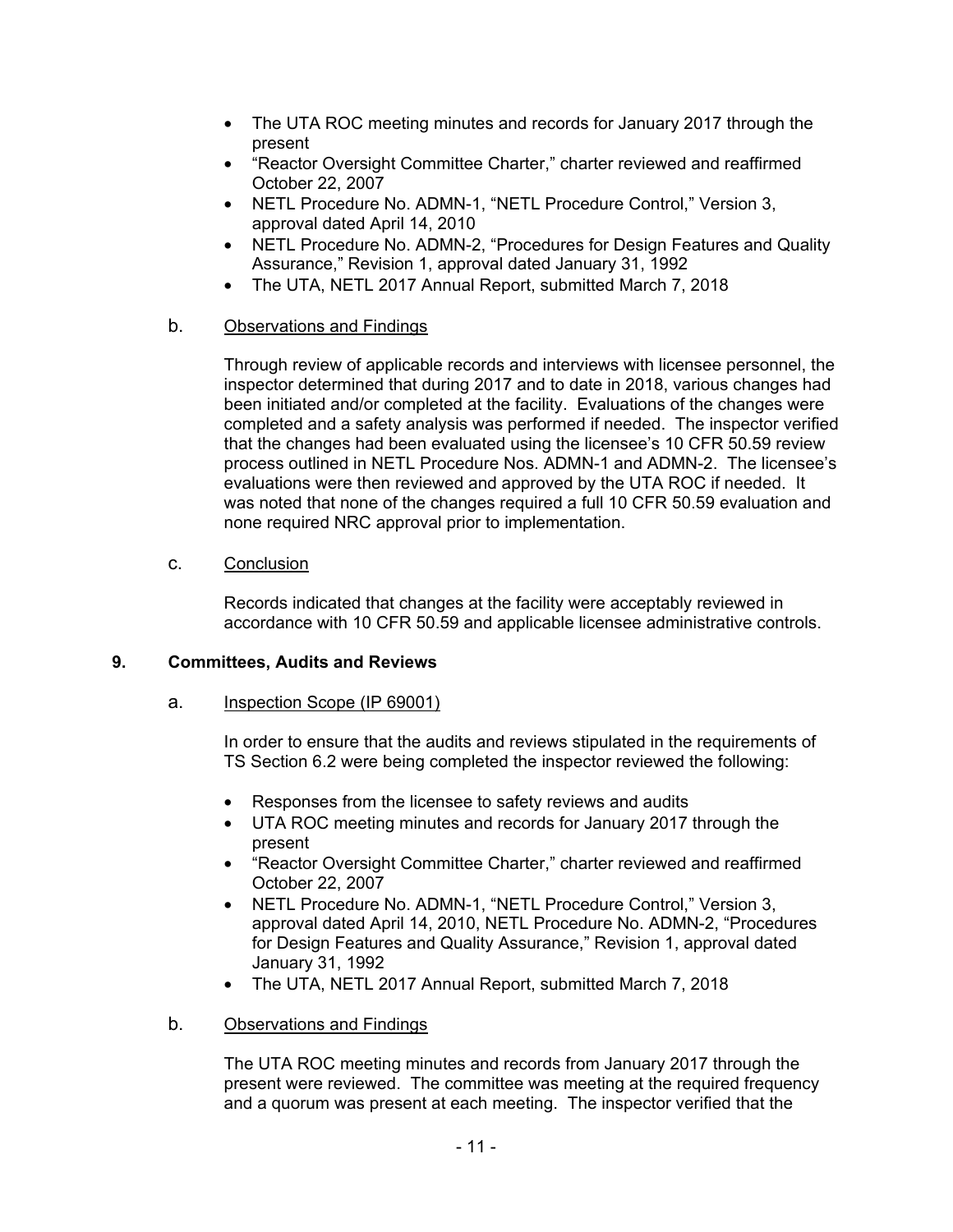membership of the committee satisfied TS Section 6.2 requirements and that reviews and audits were being completed. The records showed that various members of the UTA ROC or other designated personnel conducted safety reviews and audits which were completed at the TSs required frequency. The topics covered by these reviews were consistent with the TS requirements and were sufficient to provide guidance, direction, and oversight, and to ensure acceptable use of the reactor and appropriate implementation of the radiation protection program. The inspector noted that the safety reviews and audits and the associated findings were detailed and that the licensee responded and took corrective actions as needed.

## c. Conclusion

The review and audit program satisfied the TS requirements.

## **10. Emergency Planning**

### a. Inspection Scope (IP 69001)

The inspector reviewed selected aspects of the following to verify compliance with the NETL emergency response plan:

- Emergency Plan, Revision 3, dated December 3, 2009
- Training records for the past 2 years
- Emergency response facilities, supplies, equipment, and instrumentation
- Documentation of emergency drills and exercises held during 2017 and 2018
- Letters of Agreement with support organizations including the Austin Travis County Emergency Medical Services, City of Austin Fire Department, and the Dell Seton Medical Center
- NETL Implementing Procedure, PLAN-0, "Call and Notification," Version 2.00, approved November 9, 2000, with local permanent change (Emergency Call List) dated April 10, 2012
- NETL Implementing Procedure, PLAN-E, "Emergency Response," Version 3.00, approved November 2, 2006, which specified the emergency equipment and supplies required to be available at the facility
- Emergency drill critiques dated August 7, 2018, and February 20, 2017

## b. Observations and Findings

The EP in use at the reactor and emergency facilities was the same as the version most recently submitted to the NRC for approval. The inspector verified that the EP and implementing procedures were being audited and reviewed biennially as required and revised as needed. The inspector verified that emergency response facilities, supplies, instrumentation, and equipment were being maintained and controlled as required in the EP.

Through records review and interviews with licensee personnel, the inspector determined that emergency responders were knowledgeable of the proper actions to take in case of an emergency. Letters of agreement with outside response organizations were being maintained and updated in 2017.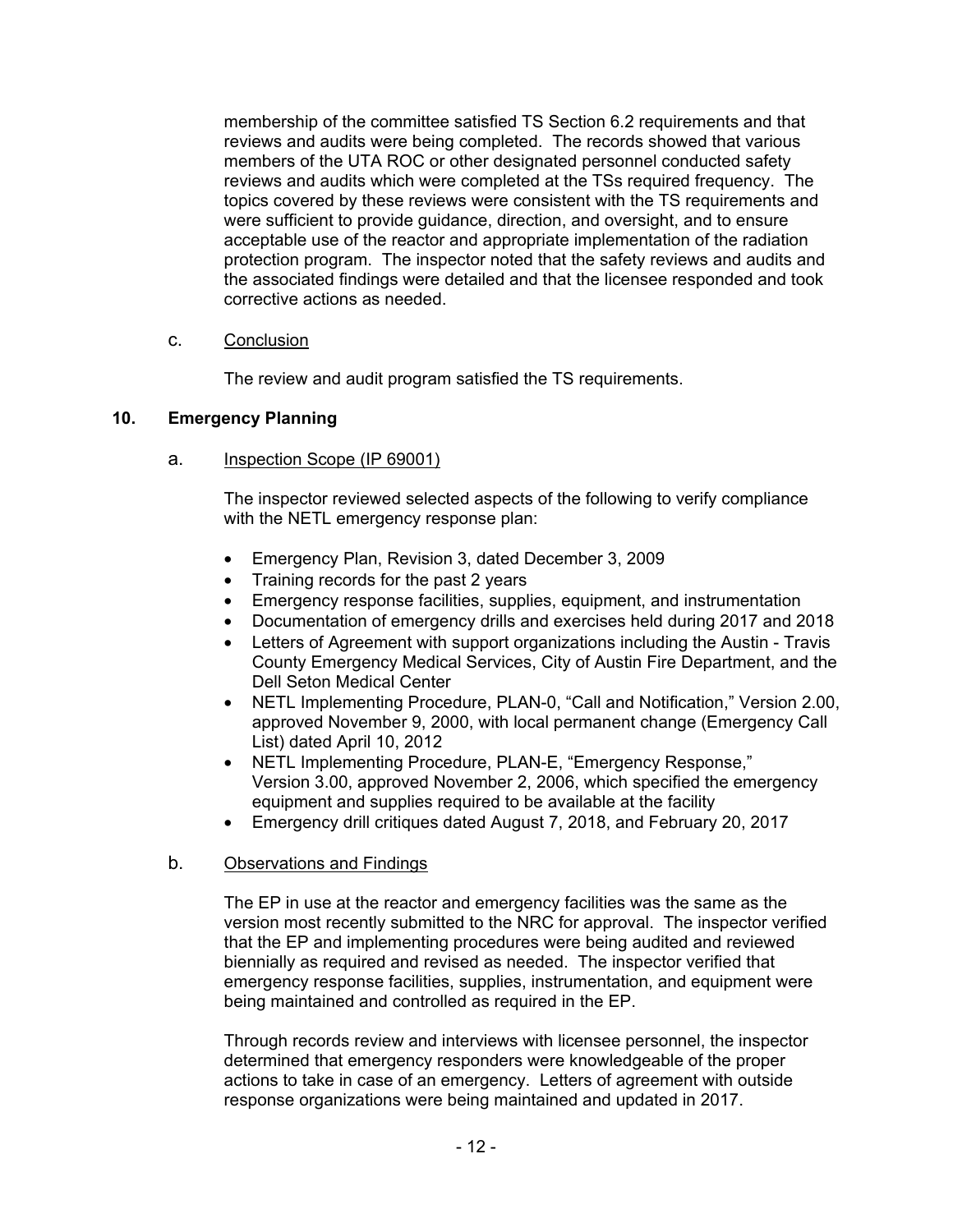Emergency drills had been conducted annually as required by the EP. Records indicated that off-site support organizations had participated in the facility drills at least every 2 years as required. Critiques were held following the drills to discuss the strengths and weaknesses identified during the exercises and to develop possible solutions to any problems identified. The results of these critiques were documented. Emergency preparedness and response training for reactor staff personnel was being conducted and documented as stipulated in the EP. The emergency call list was updated at least annually as stipulated in the EP. The latest emergency call list was dated July 2018. As a result, Inspector Follow-up Item (IFI) 50-602/2016-201-01, "Failure to update MOU's with outside support agencies" is considered closed.

# c. Conclusion

The emergency preparedness program was conducted in accordance with the EP and implementing procedures.

# **11. Maintenance Logs and Records**

## a. Inspection Scope (IP 69001)

To determine that maintenance activities were being completed as required by TSs and procedures, the inspector reviewed:

- TSs through Amendment 4, dated May 10, 2001
- System maintenance log for 2017 through the present
- Weekly-monthly surveillance log for 2017 through the present
- Selected UTA-TRIGA ICS console operation log sheets from January 2017 through the present
- The UTA, NETL 2017 Annual Report, submitted March 7, 2018

## b. Observations and Findings

The inspector reviewed selected maintenance procedures and maintenance records, including the system maintenance log. The log contained maintenance information on various systems, including the reactor coolant system, the radiation monitoring system, the ICS computer, the ICS data acquisition control system, the ICS neutron monitoring (power channel) system, and the ICS rod drive system. The logs and records showed that routine and preventive maintenance was controlled and documented in the maintenance and/or operations logs consistent with licensee procedures and within the time frame specified.

## **Conclusion**

Maintenance was performed and logs and records maintained consistent with TS and licensee procedure requirements.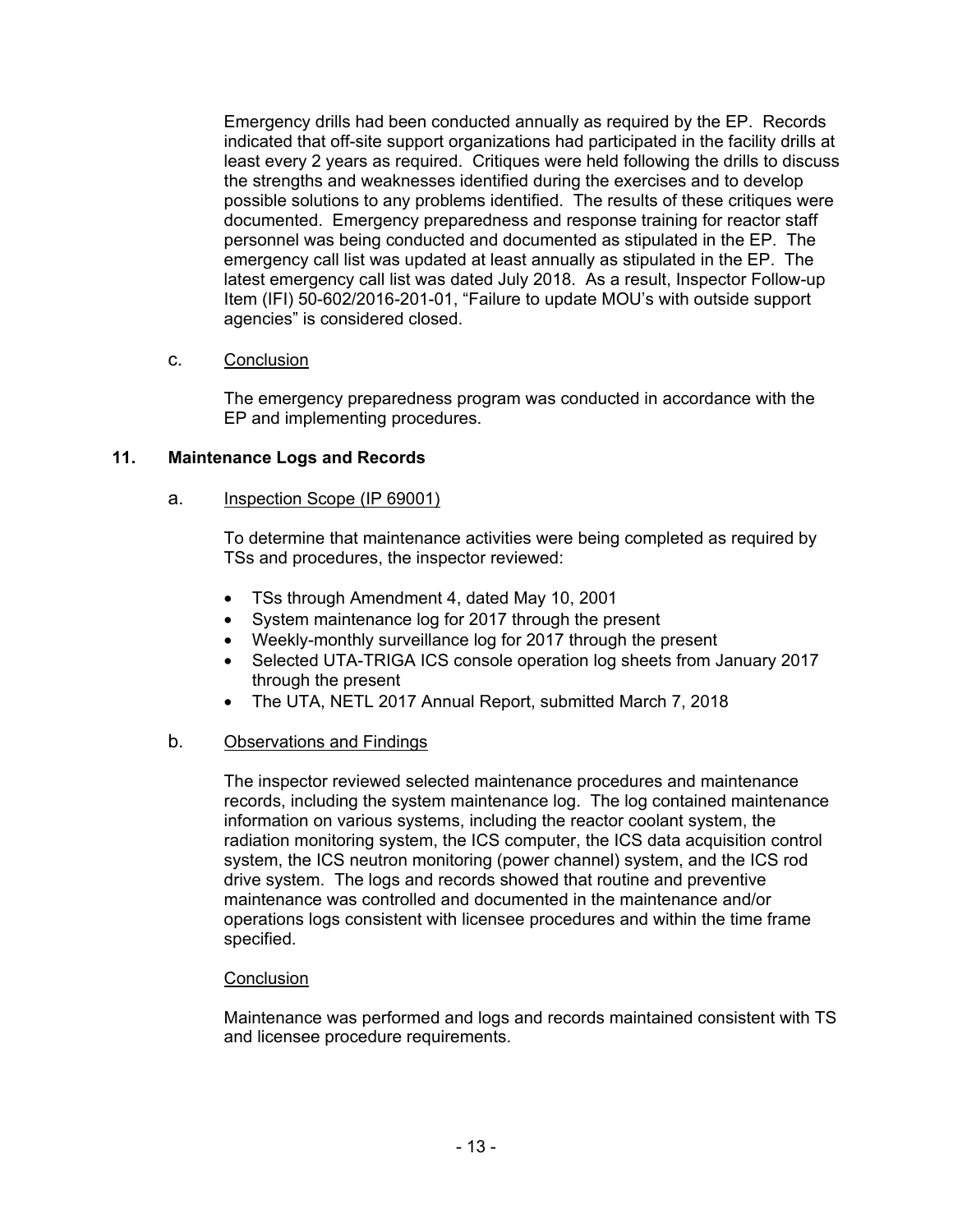# **12. Fuel Handling Logs and Records**

### a. Inspection Scope (IP 69001)

In order to verify adherence to fuel handling and inspection requirements specified in TS Sections 3.1.4, 4.1.4, 5.3, and 5.4, the inspector reviewed:

- Selected NETL pool configuration forms
- UTA-TRIGA fuel movement log and selected log sheets
- Selected core arrangement forms and fuel pin inventory forms
- Selected UTA-TRIGA ICS console operation log sheets from January 2017 through the present

## b. Observations and Findings

The inspector determined that the licensee was maintaining the required records of the various fuel movements that had been completed. The inspector also determined that the fuel was being moved in compliance with procedure and the moves were being tracked and documented on the appropriate forms.

The inspector also verified that the reactor fuel was being inspected biennially as required by TS Section 4.1.4.

#### c. Conclusion

Fuel movements were performed safely in accordance with TS requirements and licensee procedural requirements.

## **13. Transportation of Radioactive Materials**

#### a. Inspection Scope (IP 86740)

To verify compliance with regulatory and procedural requirements for the transfer or shipment of licensed radioactive material, the inspector reviewed the following:

- Selected records of various radioactive material shipments for 2018
- Training records of the staff member responsible for shipping licensed radioactive material
- Selected licenses of consignee groups or organizations, which were authorized to receive radioactive material NETL Procedure No. HP00-6, "Radioactive Material Control," Version 3.00, approval dated January 23, 2013

## b. Observations and Findings

Through records review and discussions with licensee personnel, the inspector determined that the licensee had made various shipments of radioactive material since the previous inspection in this area. The records indicated that the radioisotope types and quantities were calculated and dose rates measured as required. The records also indicated that the packaging used was appropriate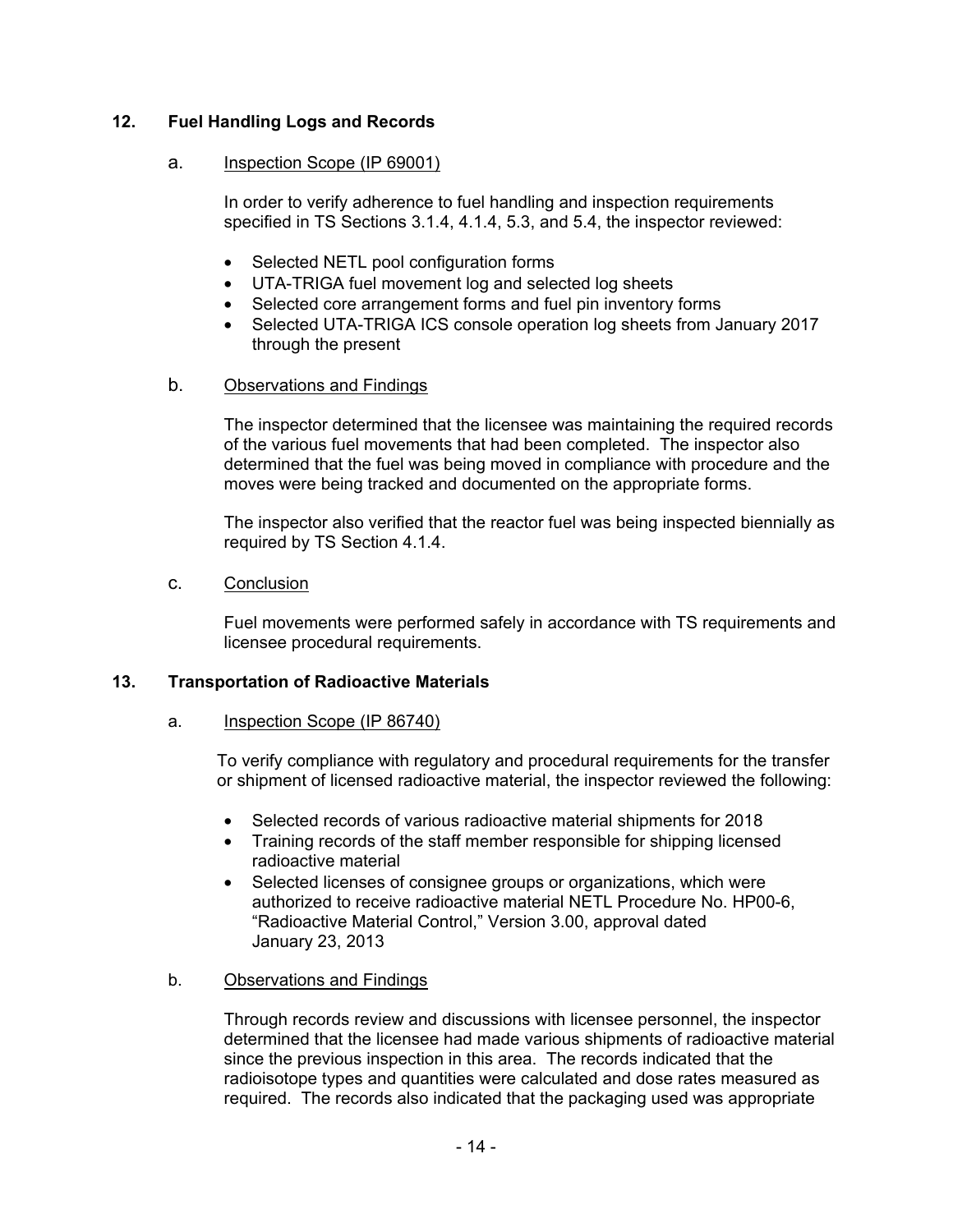and had the appropriate markings as required. All radioactive material shipment records reviewed by the inspector had been completed in accordance with Department of Transportation and the NRC regulatory requirements.

The inspector verified that the licensee maintained copies of the licenses of the various shipment consignees, which authorized them to receive and possess radioactive material. The licensee verified that the licenses were current or in timely renewal prior to initiating a shipment. The individual at the facility designated as the radioactive material "shipper" had been properly trained to do so and the appropriate documentation was on file.

## c. Conclusion

Radioactive material shipments were made according to procedures and regulatory requirements.

### **14. Exit Interview**

The inspector presented the inspection results to licensee management at the conclusion of the inspection on November 8, 2018. The inspector described the areas inspected and discussed in detail the inspection observations. The licensee acknowledged the findings presented and did not identify as proprietary any of the material provided to or reviewed by the inspector during the inspection.